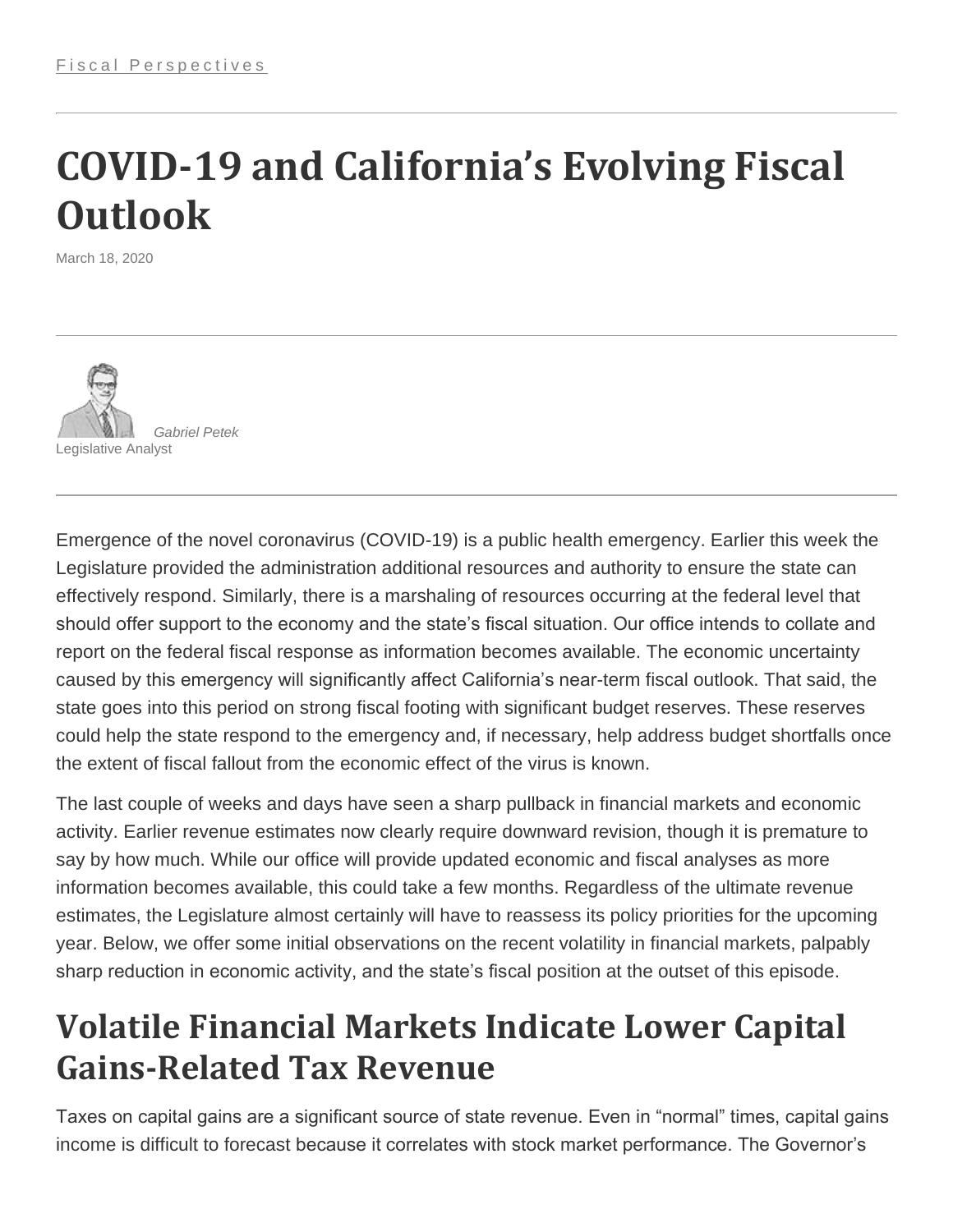budget projected tax revenues from capital gains income of about \$30 billion across 2019-20 and 2020-21. This estimate assumed that the average price level for the S&P 500 stock index would remain relatively flat from late 2019 through the first half of 2020, with gradual price appreciation thereafter. Similar to our November *[Fiscal Outlook](https://lao.ca.gov/Budget?year=2020&subjectArea=outlook)*, the Governor's budget acknowledged that a market correction represented a significant downside risk to the forecast. Although we do not know how the market will perform going forward, the recent price drops give us tangible information about one way in which COVID-19 could affect California's budget.

Prior to the COVID-19-related declines, equity markets had outperformed Department of Finance assumptions in December and January. As a result, even after the recent drops, the S&P 500 stock index average daily closing price through mid-March remained above the Governor's budget assumption (3,120). At its March 17 closing price level (2,529), however, the market is now well below the budget assumption. Therefore, absent a more rapid recovery than has occurred in any modern market downturn of this severity, it appears likely that the average price level will wind up lower than the budget assumption. A preliminary analysis conducted by our office indicates a very high likelihood that tax revenues from capital gains income will be several billion dollars lower than what the Governor's budget assumed.

## **COVID-19 Response Abruptly Brings Economic Activity to a Halt…**

With regard to the broader economy, the odds of a recession have increased substantially within a short period of time. The suddenness of the pullback in activity across wide swaths of the economyand especially the various service sectors—is particularly problematic. The abrupt and nearly acrossthe-board curtailment of spending that is now underway sets it apart from previous downturns. Newly released economic forecasts from several financial services firms have downgraded to near zero or negative their forecasts of second quarter real Gross Domestic Product growth. Beyond the consensus view—that the pandemic introduces a negative economic shock—the various forecasts exhibit a wide range of potential outcomes, reflecting the unprecedented nature of recent events.

In a relatively optimistic scenario, the economy would experience a sharp but comparatively shortlived downturn lasting one or two months. Aided by monetary and (federal) fiscal stimulus, broadbased demand would rebound, contributing to a V-shaped recovery, in which activity rebounds nearly as quickly as it fell. In a more pessimistic scenario, economic activity would remain depressed for longer, compounded by dislocated supply chains and reduced lending caused by elevated risk aversion in credit markets. Whatever emerges as the economic path forward is likely contingent on the course of the virus itself and, relatedly, the extent and duration of its effects on consumer activity. Given that many key economic indicators are reported on a monthly basis and often with a lag, however, it is premature for our office to form any concrete estimates of economic activity.